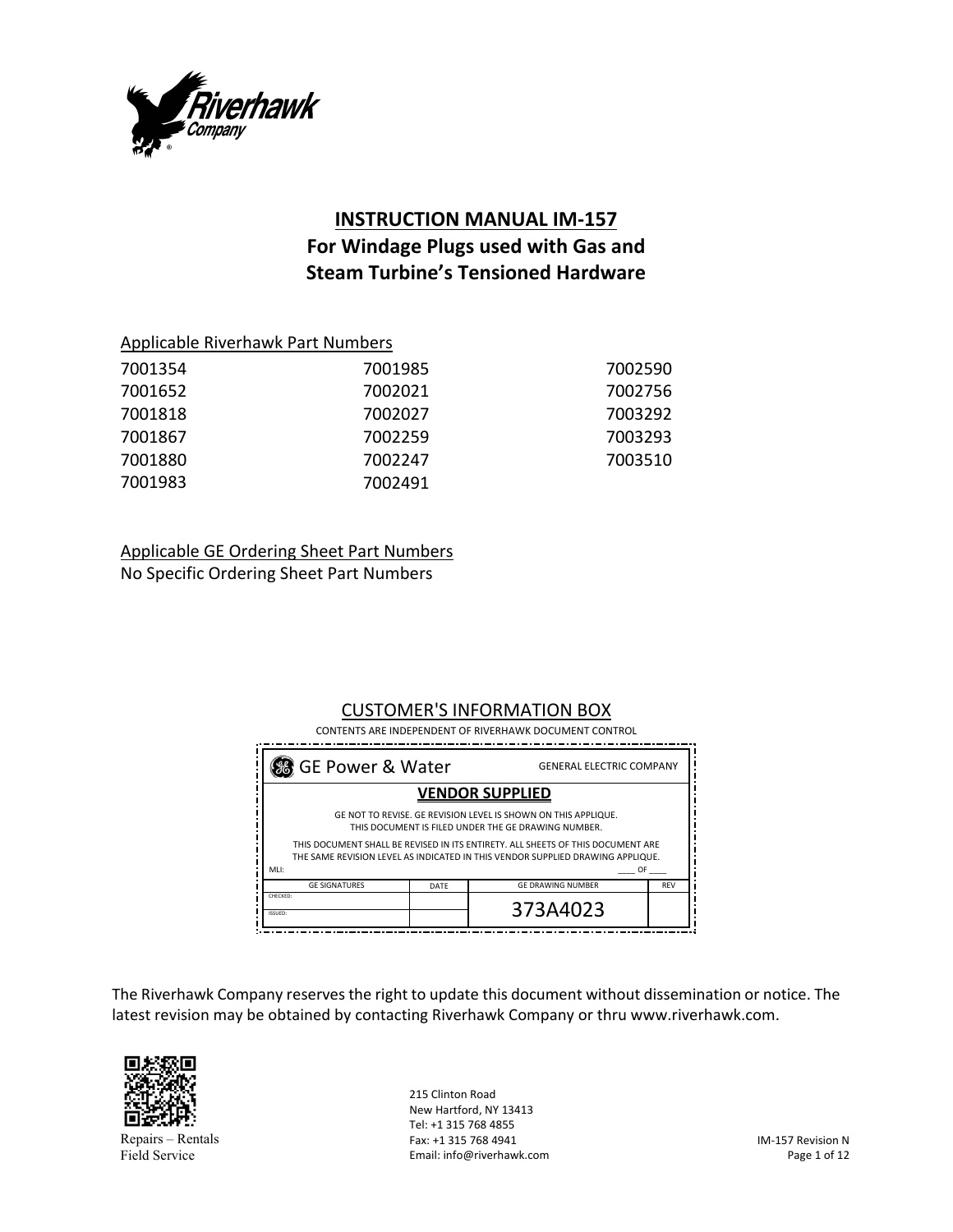# **Table of Contents**

| Section     | Description                           | Page Number |
|-------------|---------------------------------------|-------------|
| 1.0         | <b>Cautions and Safety Warnings</b>   | 2           |
| 2.0         | Scope                                 | 3           |
| 3.0         | <b>General Preparations</b>           | 4           |
| 4.0         | Operation                             | 6           |
| 5.0         | Service and Maintenance               | 8           |
| 6.0         | <b>Storage Instructions</b>           | 9           |
| 9.0         | <b>Revision History</b>               | 9           |
| Appendix A1 | <b>EC Declaration of Conformity</b>   | 11          |
| Appendix A2 | <b>UKCA Declaration of Conformity</b> | 12          |

## **1.0 Cautions and Safety Warnings**

#### **WARNING**

**Improper tool use and the failure to follow the correct procedures are the primary root causes of tool failures and personal injuries. A lack of training or experience can lead to incorrect hardware installation or incorrect tool use. Only trained operators with careful, deliberate actions should use this equipment.** 

## **CAUTION**

**This equipment requires moderate levels of torque for installation. Operators must exercise caution and wear the appropriate personal protective equipment when handling and operating the windage plugs and their associated installation tools.** 

## **CAUTION**

**It is important to check the condition of the threads used to connect the windage plug to the stud. Thread damage from previous abuse can lead to failure of the windage plug's mechanical locking feature.** 



215 Clinton Road New Hartford, NY 13413 Tel: +1 315 768 4855 Fax: +1 315 768 4941 Email: info@riverhawk.com

| <b>CUSTOMER'S INFORMATION BOX</b>                      |  |  |
|--------------------------------------------------------|--|--|
| CONTENTS ARE INDEPENDENT OF RIVERHAWK DOCUMENT CONTROL |  |  |



IM‐157 Revision N Page 2 of 12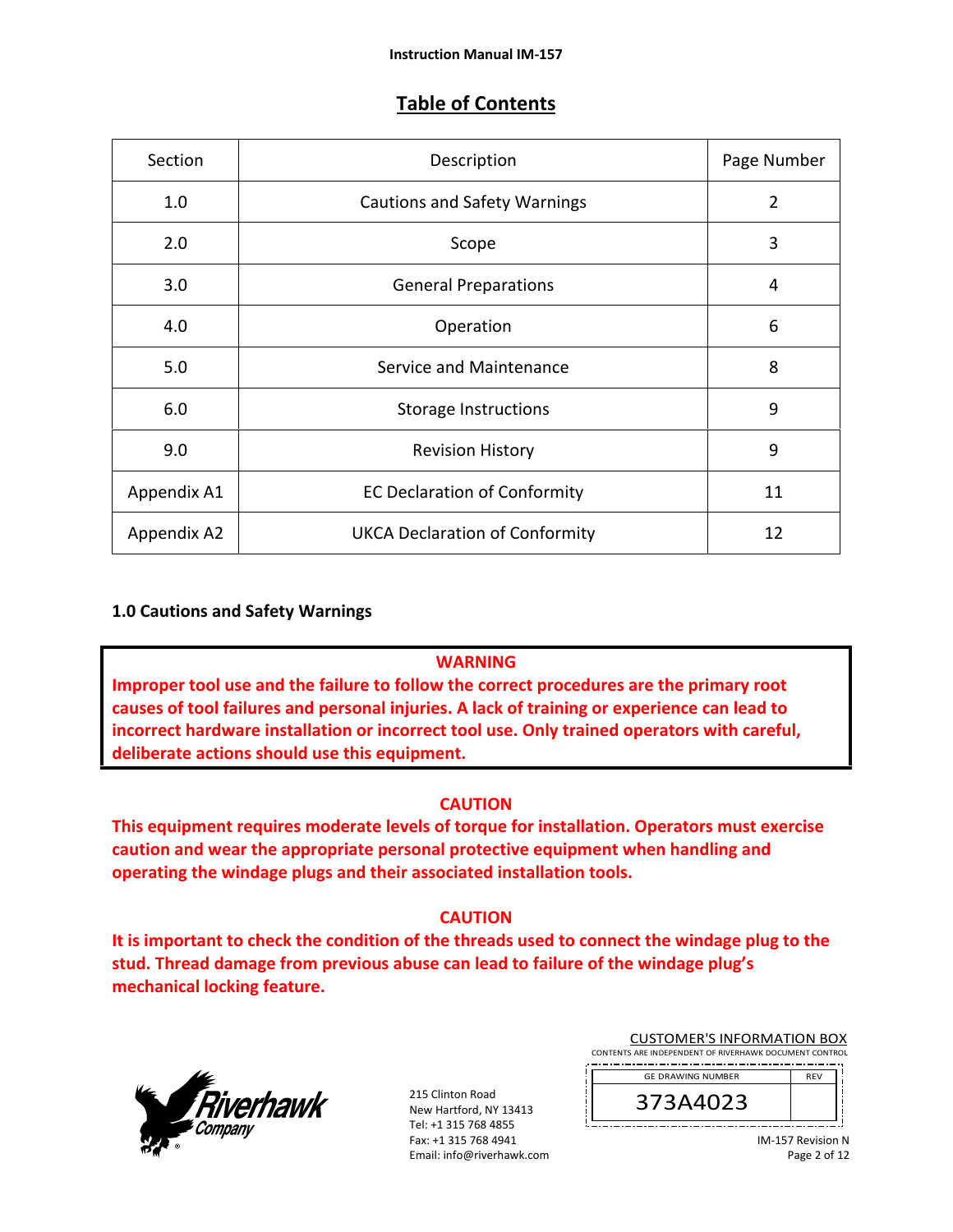## **CAUTION**

**Personal injury and equipment damage can occur if the proper health and safety codes and procedures are not followed. Contact the site's health and safety office to determine all applicable safety rules and regulations.**

## **WARNING**

**The proper personal protective equipment must be worn at all times.** 

## **CAUTION**

**Before installation, carefully check the cleanliness of the windage plug's and the stud's threads. Apply a light coat of clean turbine oil to the stud's conical thread. This procedure will ease assembly before tightening. Do not use "Never Seize" on any surface or thread.**

## **WARNING**

**Do not use lock‐tite on any of the threads and do not stake any component of this assembly.**

## **CAUTION**

**Do not exceed the maximum torque listed in this manual. Excessive torque can damage the windage plug, stud, and installation tools.** 

## **2.0 Scope**

This document describes the proper use of a Riverhawk windage plug. The figures in this manual depict the installation and removal procedures.

| Riverhawk P/N |         |         |
|---------------|---------|---------|
| 7001354       | 7001985 | 7002590 |
| 7001652       | 7002021 | 7002756 |
| 7001818       | 7002027 | 7003292 |
| 7001867       | 7002259 | 7003293 |
| 7001880       | 7002447 | 7003510 |
| 7001983       | 7002491 |         |

Along with other identifying markings, the windage plug's part number can be found on the plug's top surface as shown in the picture below.



215 Clinton Road New Hartford, NY 13413 Tel: +1 315 768 4855 Fax: +1 315 768 4941 Email: info@riverhawk.com

|--|

| CONTENTS ARE INDEPENDENT OF RIVERHAWK DOCUMENT CONTROL |  |
|--------------------------------------------------------|--|
|                                                        |  |

| UZ3<br>7A4 | <b>RFV</b> |
|------------|------------|
|            |            |

IM‐157 Revision N Page 3 of 12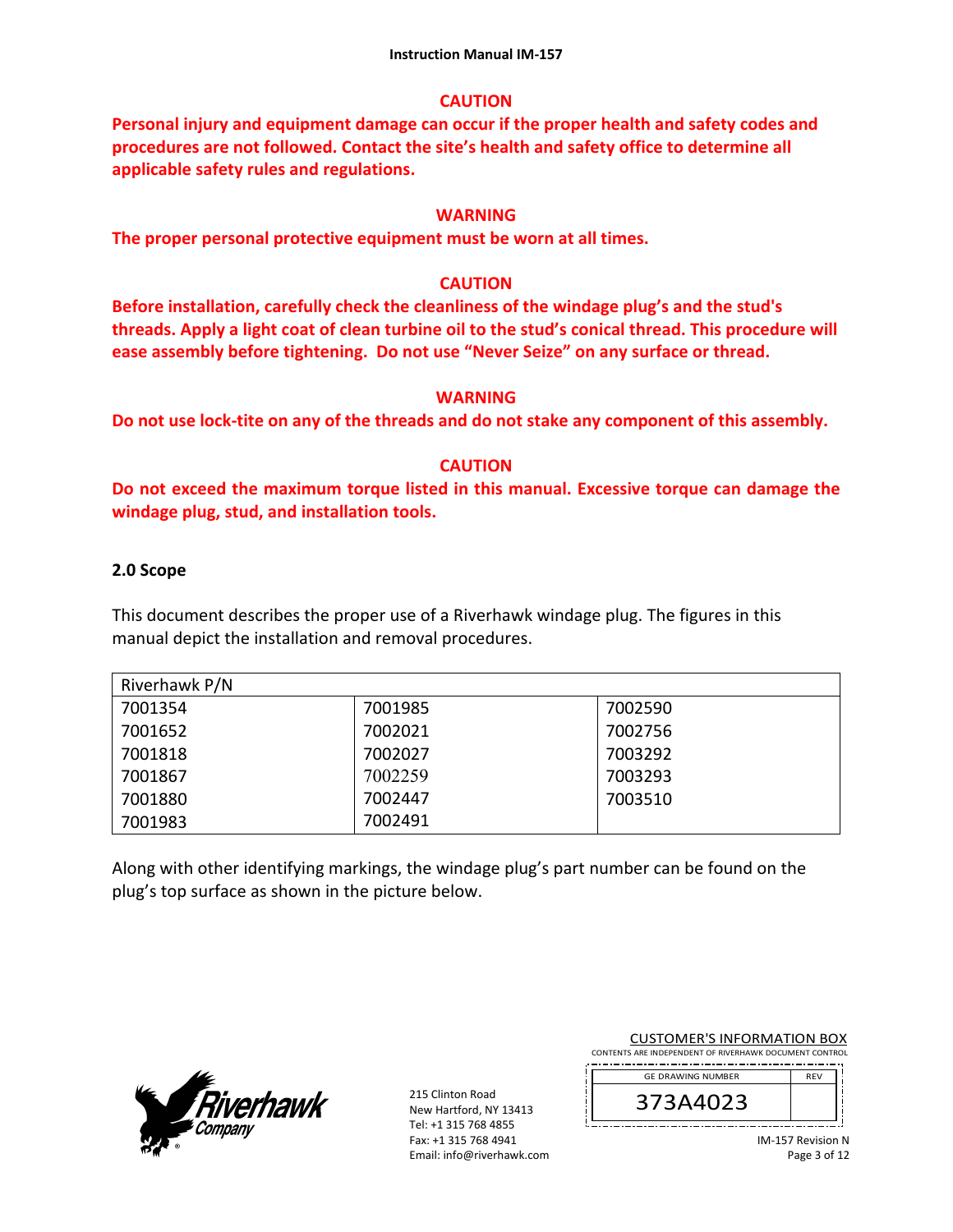#### **Instruction Manual IM‐157**



**Picture 2A** – Windage Plug's Markings

## **3.0 General Preparations**

## **3.1 Installation Preparations**

## **WARNING**

The proper personal protective equipment must be worn at all times.

# **CAUTION**

Personal injury and equipment damage can occur if the proper health and safety codes and procedures are not followed. Contact the site's health and safety office to determine all applicable safety rules and regulations.

# **CAUTION**

It is important to check the condition of the threads used to connect the windage plug to the stud. Thread damage from previous abuse can lead to failure of the windage plug's mechanical locking feature.

Read and understand all instructions before installing the windage plug.

Operators should be trained or have previous experience using Riverhawk equipment. Training will minimize the chance of improper use of the equipment.

The windage plug should be inspected prior to use. Examine the threads for any signs of damage. Damage threads may prevent the windage plug's locking feature from engaging correctly. The threads should be clean of any dirt or debris such as residual locktite or Never‐ seize compound.



215 Clinton Road New Hartford, NY 13413 Tel: +1 315 768 4855 Fax: +1 315 768 4941 Email: info@riverhawk.com

| <b>CUSTOMER'S INFORMATION BOX</b>                      |            |  |
|--------------------------------------------------------|------------|--|
| CONTENTS ARE INDEPENDENT OF RIVERHAWK DOCUMENT CONTROL |            |  |
| <b>GE DRAWING NUMBER</b>                               | <b>RFV</b> |  |

373A4023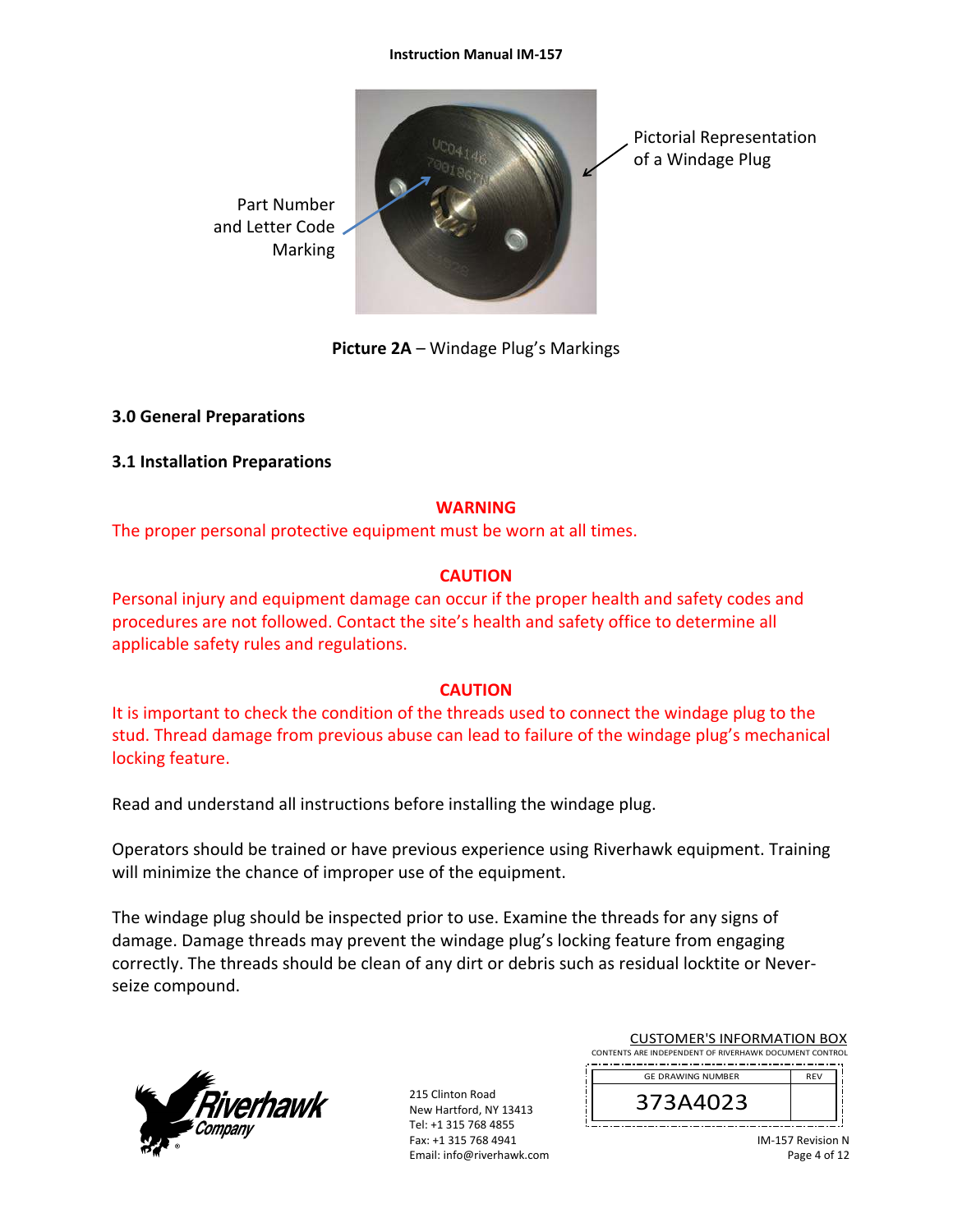If there is any visible damage on a windage plug, do not use the plug and contact the Riverhawk Company for a replacement plug. Please be prepared to supply the turbine number, weight certification, and digital photographs for evaluation.

Studs must have been installed and tensioned in accordance with their relevant Riverhawk instruction manuals. Installed studs may require cleaning. Clean conical threads should have a bright and shiny appearance. For instructions on how to clean the stud's conical thread, refer to Riverhawk Instruction Manual IM‐220 (GE Vendoc 373A4025).

Standard hand tools are required for installation including a set of Inch‐sized Allen wrenches and a flat‐blade screwdriver.

# **3.2 Removal Preparations**

# **WARNING**

The proper personal protective equipment must be worn at all times.

# **CAUTION**

Personal injury and equipment damage can occur if the proper health and safety codes and procedures are not followed. Contact the site's health and safety office to determine all applicable safety rules and regulations.

Read and understand all instructions before installing the windage plug.

Operators should be trained or have previous experience using Riverhawk equipment. Training will minimize the chance of improper use of the equipment.

The windage plug should be inspected prior to use. Examine the threads for any signs of locktite compound or for any stake marks. Remove any much locktite as possible and any stake marks since these will prevent the removal of the plug. Applying a penetrating oil to the threads may assist with removal.

The windage plugs' set screws should be examined for damage to its hex drive. If the set screw's hex drive is damaged, it will be necessary to drill out the set screw and replace the windage plug.

If there is any visible damage on a windage plug, do not reuse the plug and contact the Riverhawk Company for a replacement plug. Please be prepared to supply the turbine number, weight certification, and digital photographs for evaluation.



215 Clinton Road New Hartford, NY 13413 Tel: +1 315 768 4855 Fax: +1 315 768 4941 Email: info@riverhawk.com

| <b>CUSTOMER'S INFORMATION BOX</b>                      |
|--------------------------------------------------------|
| CONTENTS ARE INDEPENDENT OF RIVERHAWK DOCUMENT CONTROL |
|                                                        |

| <b>GE DRAWING NUMBER</b> | <b>RFV</b> |
|--------------------------|------------|
| 3A4023                   |            |
|                          |            |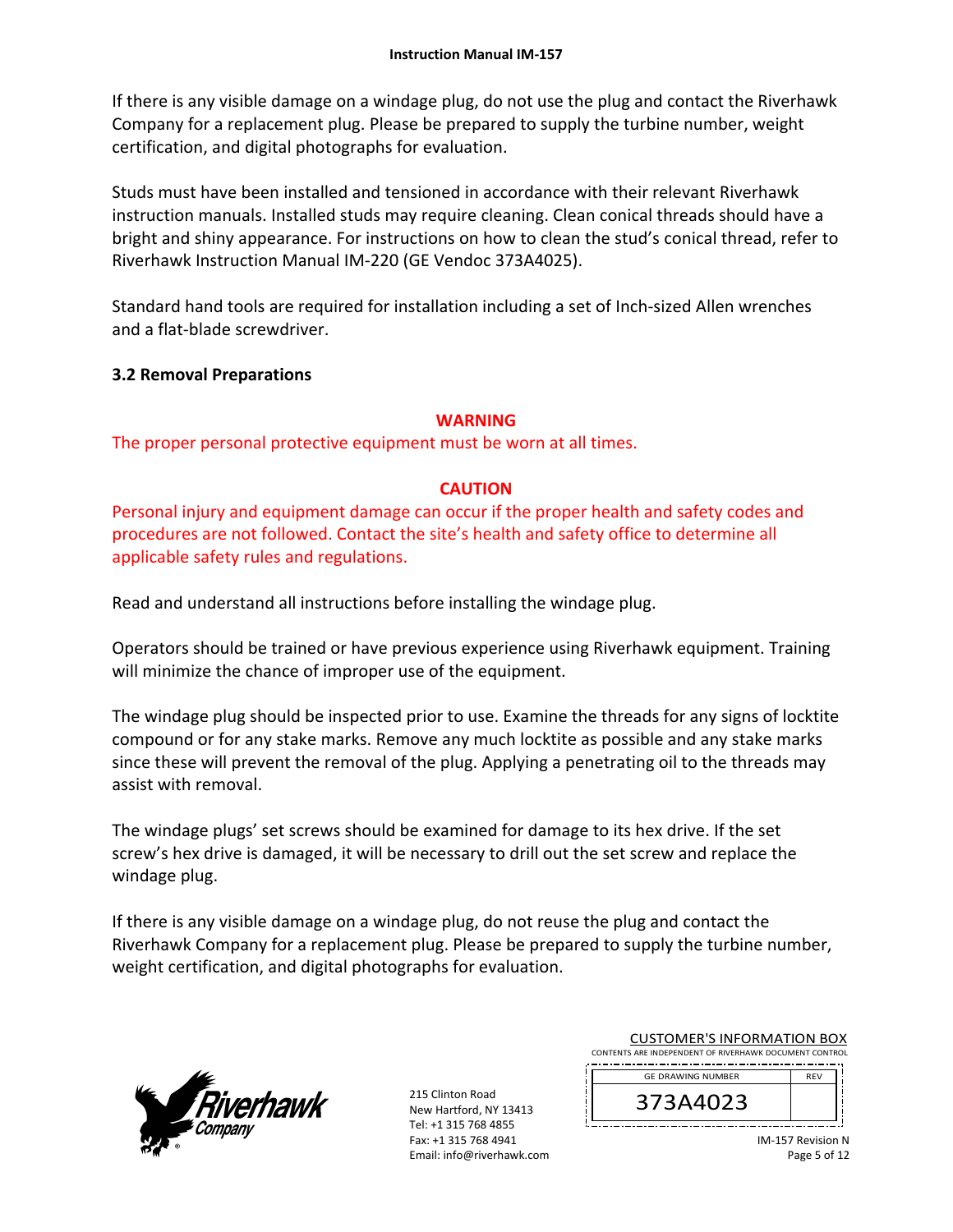Standard hand tools are required for installation including a set of Inch‐sized Allen wrenches and a flat‐blade screwdriver.

# **4.0 Operation**

## **4.1 Windage Plug Installation**

## **CAUTION**

This equipment requires moderate levels of torque for installation. Operators must exercise caution and wear the appropriate personal protective equipment when handling and operating the windage plugs and their associated installation tools.

## **CAUTION**

It is important to check the condition of the threads used to connect the windage plug to the stud. Thread damage from previous abuse can lead to failure of the windage plug's mechanical locking feature.

## **WARNING**

Do not use lock-tite on any of the threads and do not stake any component of this assembly.

## **CAUTION**

Do not exceed the maximum torque listed in this manual. Excessive torque can damage the windage plug, stud, and installation tools.

To install the windage plug, use the following instructions:

- 1. Studs and nuts must had been installed and tensioned in accordance with their relevant Riverhawk instruction manual.
- 2. Inspect the stud's conical thread. It should have a bright and shiny appearance. The threads should be visually checked for any damage. Refer to Riverhawk Instruction Manual IM‐220 (GE Vendoc 373A4025) for assistance.
- 3. Apply a light coat of clean turbine oil to the stud.

# **CAUTION**

Before installation, carefully check the cleanliness of the windage plug's and the stud's threads. Apply a light coat of clean turbine oil to the stud's conical thread. This procedure will ease assembly before tightening. Do not use "Never Seize" on any surface or thread.



215 Clinton Road New Hartford, NY 13413 Tel: +1 315 768 4855 Fax: +1 315 768 4941 Email: info@riverhawk.com

| <b>CUSTOMER'S INFORMATION BOX</b>                      |
|--------------------------------------------------------|
| CONTENTS ARE INDEPENDENT OF RIVERHAWK DOCUMENT CONTROL |
|                                                        |

| <b>GE DRAWING NUMBER</b> | <b>REV</b> |
|--------------------------|------------|
| 373A4023                 |            |
|                          |            |

IM‐157 Revision N Page 6 of 12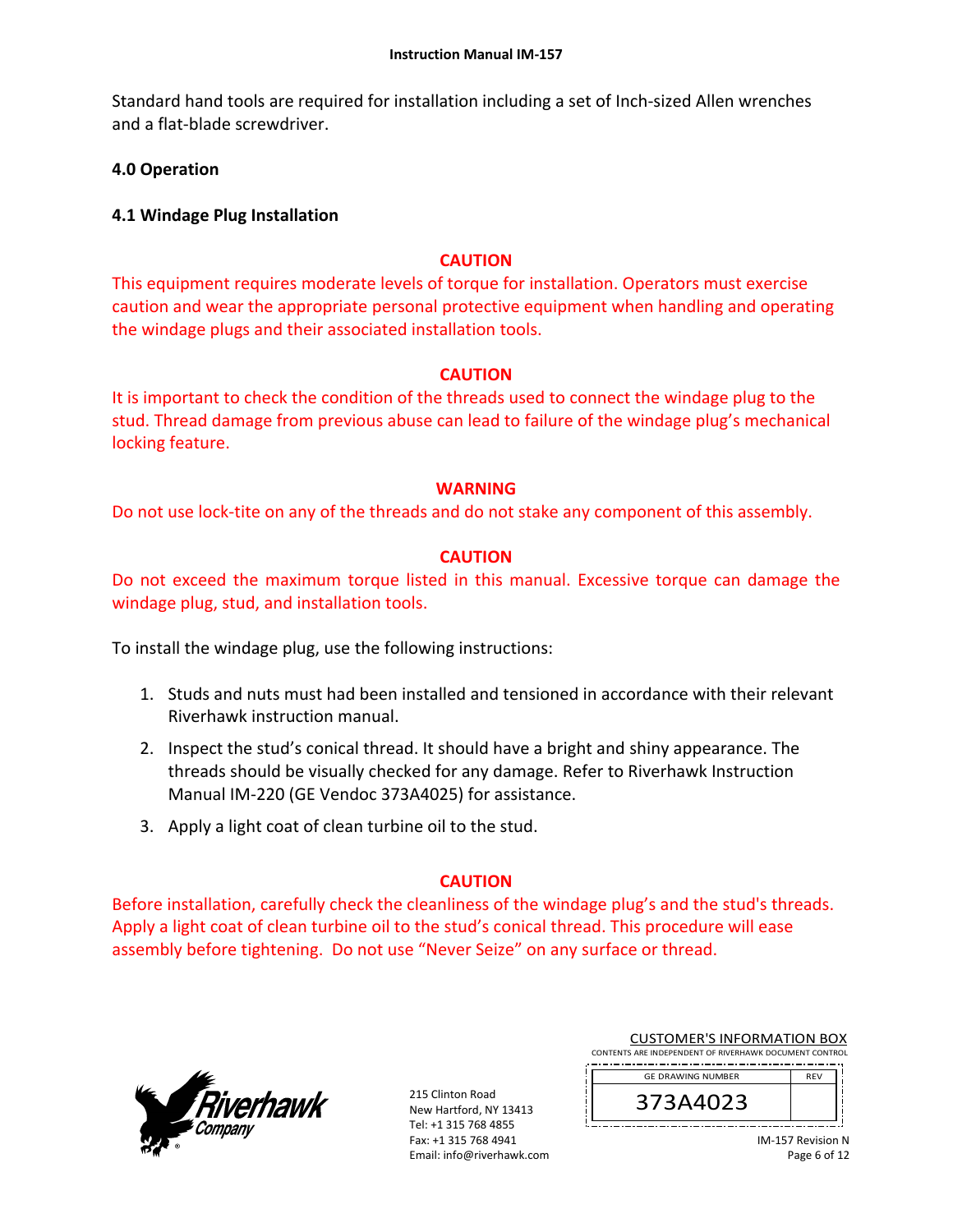4. Thread the windage plug into the conical thread of the stud. The windage plug must not be cross‐ threaded when installed. Apply the following torque to seat the windage plug into the stud.

| Riverhawk P/N    | <b>Installation Torque</b>        |
|------------------|-----------------------------------|
| 7002021          | 50-100 in-lbs.<br>$[5.6 - 11 Nm]$ |
| 7001354, 7001652 |                                   |
| 7001880, 7001983 | 100-150 in-lbs.                   |
| 7001985, 7002027 | $[11 - 17 Nm]$                    |
| 7002447, 7003510 |                                   |
| 7001818, 7001867 | 200-250 in-lbs.                   |
| 7002259, 7002491 | $[22.6 - 28.2 Nm]$                |
| 7002590, 7002756 | 350-450 in-lbs.                   |
| 7003292, 7003293 | $[39.5 - 50.8 Nm]$                |

5. The windage plug includes a locking feature similar to the locking feature of the cylindrical nuts. The set screws must be torqued to the following amount. These set screws will cause the top section of the windage plug to lock onto the stud's threads.

| Riverhawk P/N                                                                            | <b>Installation Torque</b>          |
|------------------------------------------------------------------------------------------|-------------------------------------|
| 7001354, 7001652<br>7001880, 7001983<br>7001985, 7002021<br>7002027, 7002447,<br>7003510 | $25-35$ in-lbs.<br>$[2.8 - 4.0 Nm]$ |
| 7001818, 7001867<br>7002259, 7002491<br>7002590, 7002756                                 | 80-90 in-lbs.<br>$[9.0 - 10.1 Nm]$  |
| 7003292, 7003293                                                                         | 145-155 in-lbs.<br>[16.4-17.5 Nm]   |





215 Clinton Road New Hartford, NY 13413 Tel: +1 315 768 4855 Fax: +1 315 768 4941 Email: info@riverhawk.com ļ

| <b>CUSTOMER'S INFORMATION BOX</b>                      |  |  |
|--------------------------------------------------------|--|--|
| CONTENTS ARE INDEPENDENT OF RIVERHAWK DOCUMENT CONTROL |  |  |

| <b>GE DRAWING NUMBER</b> | <b>REV</b> |
|--------------------------|------------|
| 3<br>ノメ<br>/ SA(         |            |
|                          |            |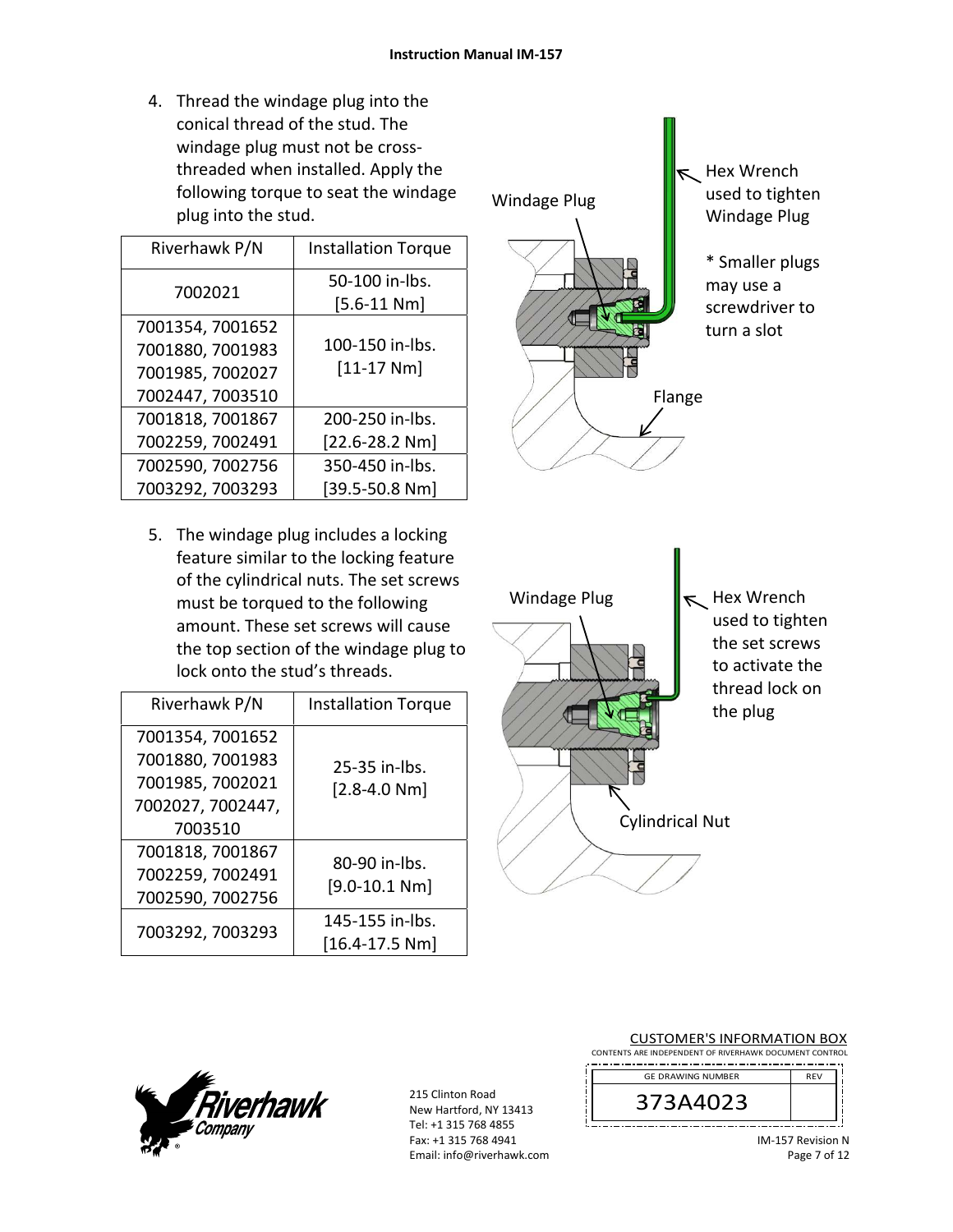# **WARNING**

# Do not use lock‐tite on any of the threads and do not stake any component of this assembly.

- 6. The windage plug should be at least 0.060" [1.5 mm] below the face of the stud for the locking feature to work correctly. If not, loosen set screws and reexamine the stud's and plug's threads for debris or damage. It may be necessary to replace the plug.
- 7. The set screws should flush to slightly below the top of the windage plug. The set screw should also press against the slot's opposite surface.

**Wrong Installation Position Correct Installation Position** 



Partially Loose Set screw | Pressed against Opposite Surface. No Gap

8. Return any unused windage plugs to its storage container and refer to section 6.0 on long term storage of the tooling.

# **4.2 Windage Plug Removal**

The removal process is the same installation steps performed in reverse order. See section 3.2 for additional inspection steps to be taken prior to removal.

# **5.0 Service and Maintenance**

No service or Maintenance is required during turbine operation. All service or maintenance activities can occur during scheduled or unscheduled outages.

For best performance, the windage plug set screws should be replaced after the windage plugs have gone thru five removal cycles. The set screws will still perform their function after five removal cycles, but the set screws may become more difficult to loosen.



215 Clinton Road New Hartford, NY 13413 Tel: +1 315 768 4855 Fax: +1 315 768 4941 Email: info@riverhawk.com

| CONTENTS ARE INDEPENDENT OF RIVERHAWK DOCUMENT CONTROL |            |  |
|--------------------------------------------------------|------------|--|
| <b>GE DRAWING NUMBER</b>                               | <b>RFV</b> |  |
| 373A4023                                               |            |  |

CUSTOMER'S INFORMATION BOX

IM‐157 Revision N Page 8 of 12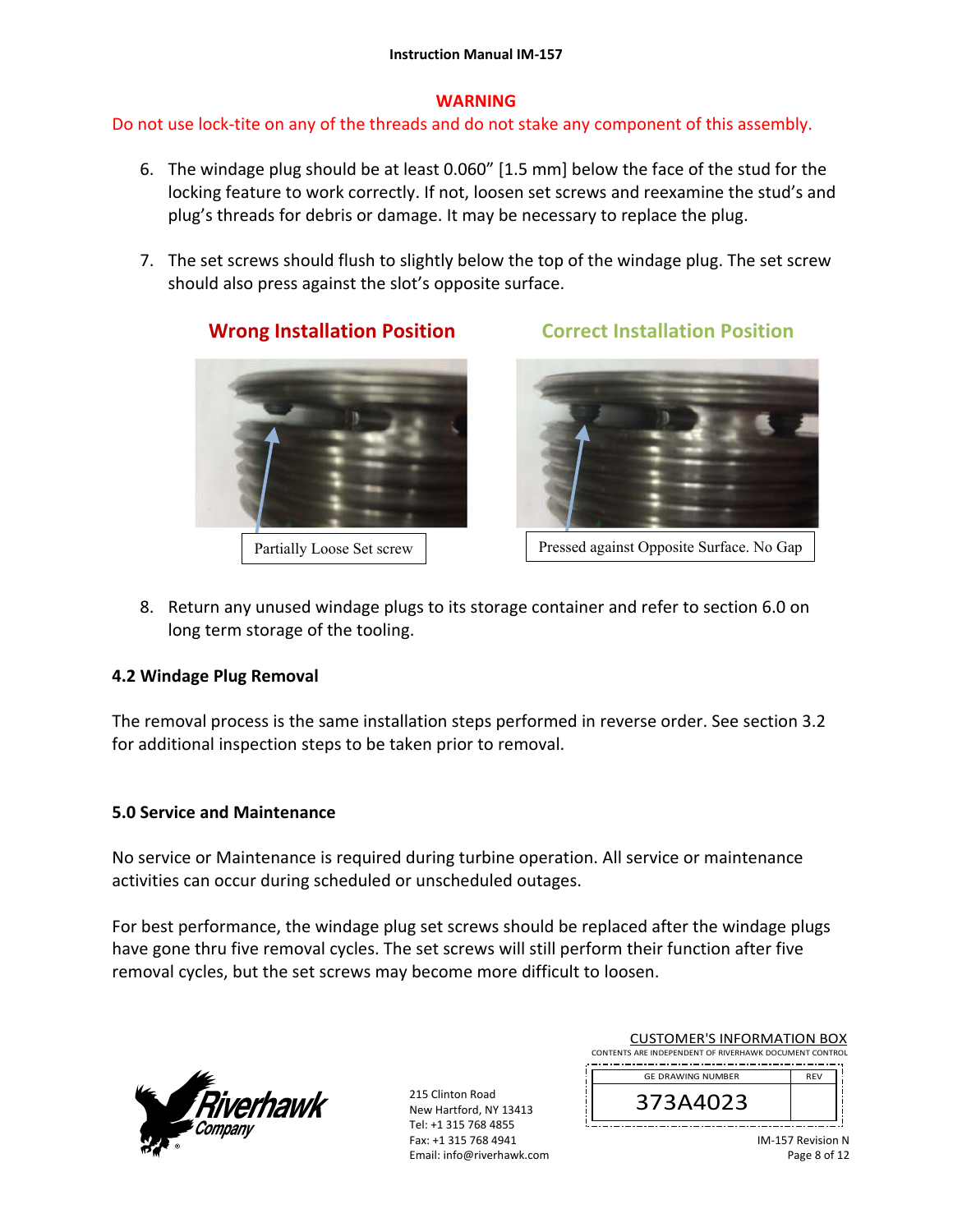During outages, examine the windage plugs for any damage. If there is any visible damage on a windage plug, do not reuse the plug and contact the Riverhawk Company for a replacement plug. Please be prepared to supply the turbine number, weight certification, and digital photographs for evaluation.

## **6.0 Storage Instructions**

Follow these directions to properly store your windage plugs.

Examine the parts for any visual damage. If there is any visible damage, do not store the windage plug and contact the Riverhawk Company for a replacement. Please be prepared to supply site information, the turbine number, weight certification, and digital photographs for evaluation.

#### **CAUTION**

It is important to check the condition of the threads used to connect the windage plug to the stud. Thread damage from previous abuse can lead to failure of the windage plug's mechanical locking feature.

Clean the windage plug with a wire brush using a petroleum‐based solvent to remove any foreign material on the external surfaces and threads.

Apply a light coat of clean turbine oil to the parts and wrap the parts in VCI‐impregnated paper for placement in the long-term storage box. Do not wrap the parts in plastic.

## **7.0 Revision History**

| <b>Revision</b><br>Letter | Effective Date | Description                                                                          |
|---------------------------|----------------|--------------------------------------------------------------------------------------|
| N                         | Apr 21, 2022   | Added 7003510 to title page, section 2.0, and section<br>4.1                         |
| м                         | Jan 24, 2022   | Updated EC Declaration of Conformity; Added UKCA<br><b>Declaration of Conformity</b> |
|                           | Nov 12, 2019   | Removed duplicate entries for 7002590 and 7002756 in<br>section 4.1, step 4          |



215 Clinton Road New Hartford, NY 13413 Tel: +1 315 768 4855 Fax: +1 315 768 4941 Email: info@riverhawk.com

| <b>CUSTOMER'S INFORMATION BOX</b>                      |
|--------------------------------------------------------|
| CONTENTS ARE INDEPENDENT OF RIVERHAWK DOCUMENT CONTROL |
|                                                        |



IM‐157 Revision N Page 9 of 12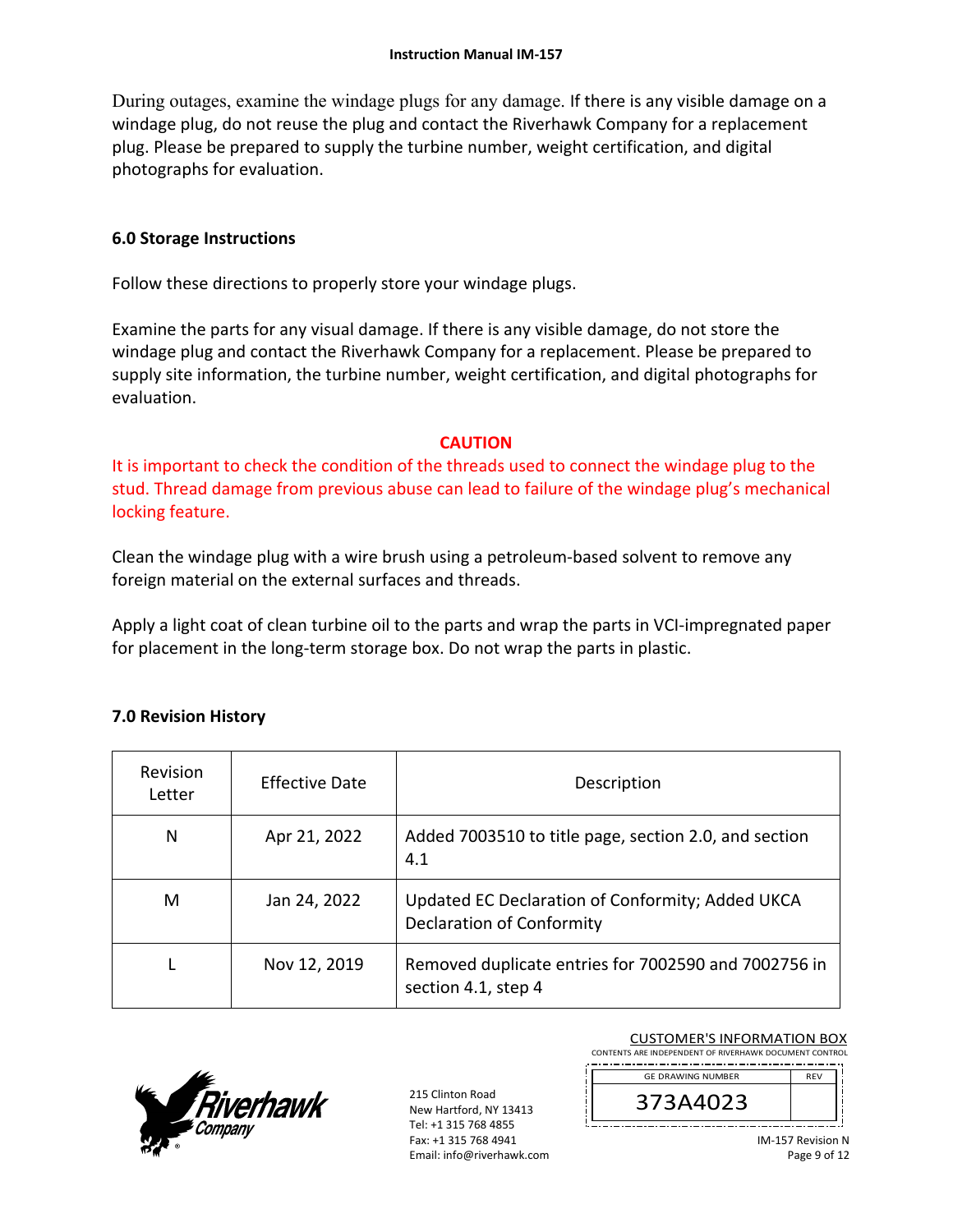| Revision<br>Letter | <b>Effective Date</b> | Description                                                                                                                                                                                                     |
|--------------------|-----------------------|-----------------------------------------------------------------------------------------------------------------------------------------------------------------------------------------------------------------|
| K                  | Aug 8, 2018           | Added 7003292 and 7003293 to title page, section 2.0,<br>and section 4.1; Revised installation torque for 7002590<br>and 7002756; Inserted step 7 to section 4.1                                                |
| J                  | Apr 3, 2017           | General Update; Added new pictures and figures;<br>Added preparation and storage information; Added<br>inspection guidelines and cleaning instructions; Added<br>additional Riverhawk windage plug part numbers |
| н                  | Jun 13, 2014          | Added Appendix A1                                                                                                                                                                                               |
| G                  | Sep 16, 2011          | Added Figure 5                                                                                                                                                                                                  |
| F                  | Dec 3, 2010           | Added wrench sizes                                                                                                                                                                                              |
| E                  | Jun 25, 2008          | Added GE applique                                                                                                                                                                                               |
| D                  | Apr 4, 2007           | Revised appearance of figures 1 and 2; Added HF-2322<br>to figure 1; Added HF-3133 and 7001145 to figure 2;<br>Added figures 3 and 4.                                                                           |
| C                  | Nov 2, 2006           | Added minimum .06" distance to Figures 1 and 2                                                                                                                                                                  |
| B                  | Nov 1, 2006           | Added windage plug installation torque to Figures 1 and<br>$\overline{2}$                                                                                                                                       |
| A                  | Aug 11, 2004          | Added title page and Figure 2                                                                                                                                                                                   |
|                    | Jul 9, 2004           | Released                                                                                                                                                                                                        |



215 Clinton Road New Hartford, NY 13413 Tel: +1 315 768 4855 Fax: +1 315 768 4941 Email: info@riverhawk.com **CUSTOMER'S INFORMATION BOX**<br>CONTENTS ARE INDEPENDENT OF RIVERHAWK DOCUMENT CONTROL

| <b>GE DRAWING NUMBER</b> | RFV. |
|--------------------------|------|
|                          |      |
|                          |      |

IM‐157 Revision N Page 10 of 12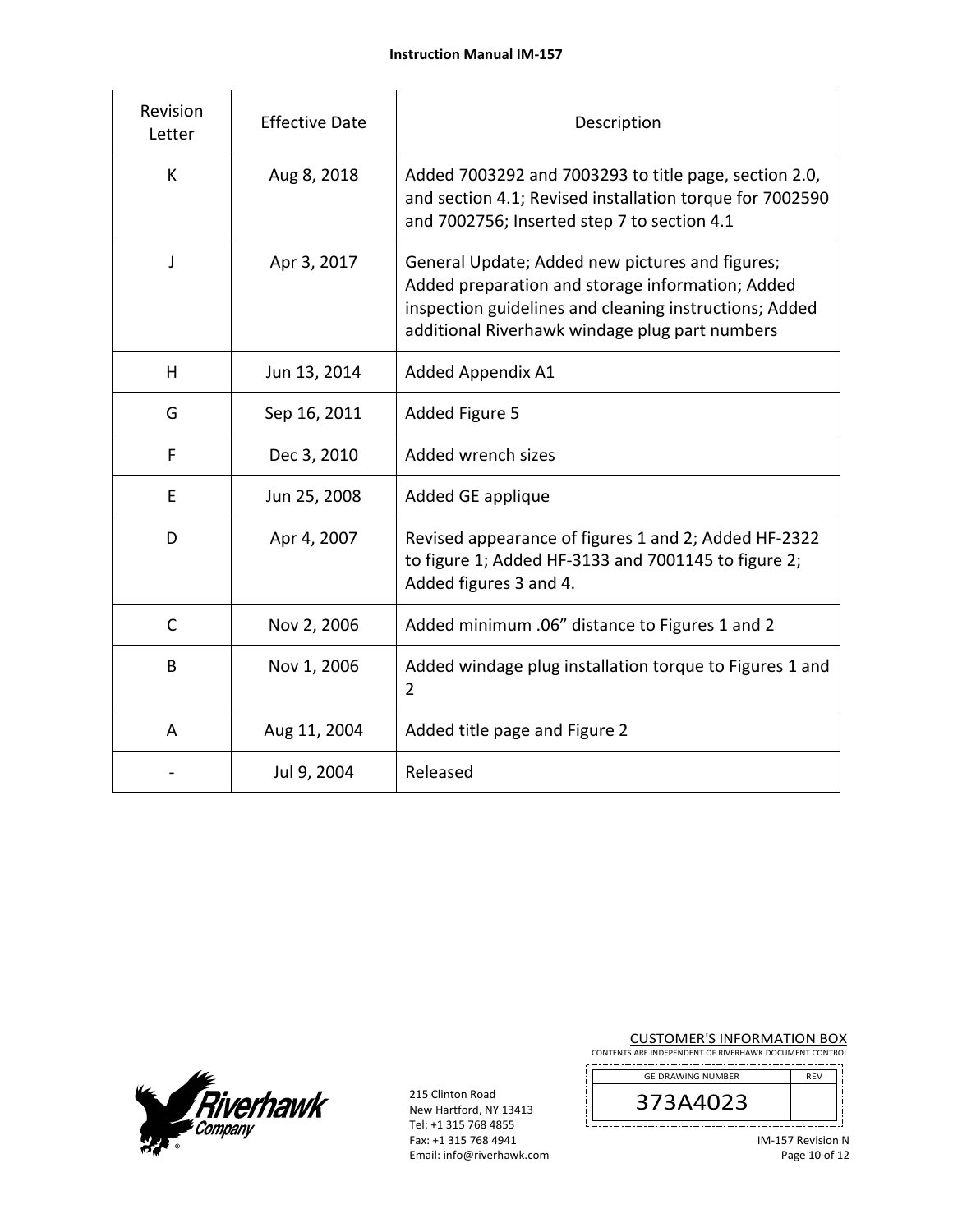**Appendix A1** 

# **EC Declaration of Conformity**

| Manufacturer: | <b>Riverhawk Company</b>    |
|---------------|-----------------------------|
| Address:      | 215 Clinton Road            |
|               | New Hartford, NY 13413, USA |

The hydraulic pump and bolt tensioning tool described in this manual are used for installing and applying tension to large bolts that are specifically designed by Riverhawk Company to be tensioned hydraulically.

All applicable sections of European Directive 2006/42/EC for machinery have been applied and fulfilled in the design and manufacture of the hydraulic pump and bolt tensioning tool described in this manual. Reference also ISO 12100:2010, ISO 4413:2010, and ISO 4414:2010.

Furthermore, this equipment has been manufactured under the Riverhawk quality system per EN ISO 9001:2015

Consult the Declaration of Conformance included with the shipment of this equipment that identifies the authorized Riverhawk representative, applicable serial numbers, and appropriate signature.



215 Clinton Road New Hartford, NY 13413 Tel: +1 315 768 4855 Fax: +1 315 768 4941 Email: info@riverhawk.com CUSTOMER'S INFORMATION BOX

| CONTENTS ARE INDEPENDENT OF RIVERHAWK DOCUMENT CONTROL |  |
|--------------------------------------------------------|--|
|                                                        |  |

| <b>GE DRAWING NUMBER</b> |  |
|--------------------------|--|
| 73A4023<br>3             |  |
|                          |  |

IM‐157 Revision N Page 11 of 12